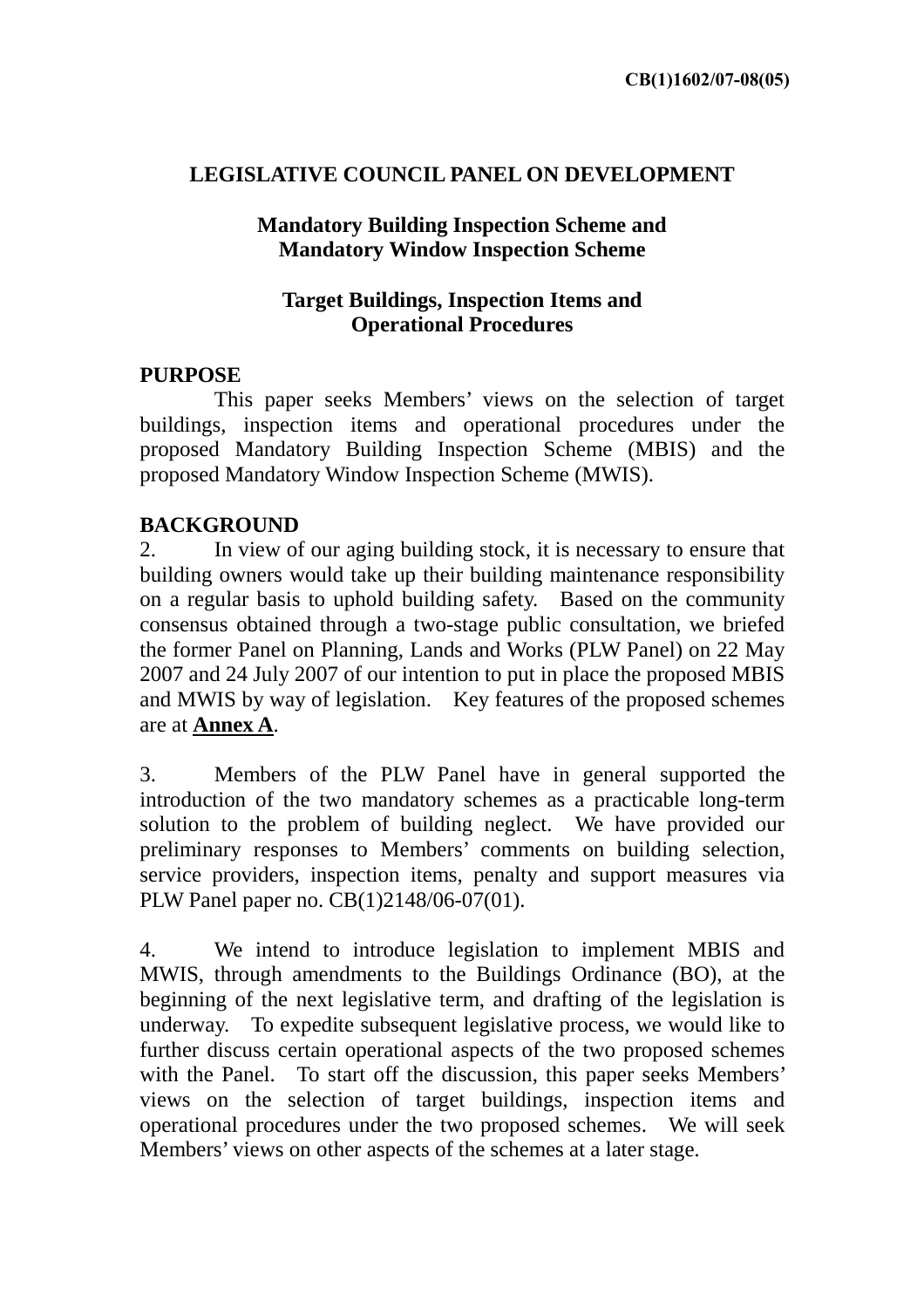## **MANDATORY BUILDING INSPECTION SCHEME**

### **I. Selection of Target Buildings**

#### Selection Criteria

5. Every year, 2,000 private buildings will be selected to undergo building inspection under MBIS. Selection criteria include building age, building condition, recent history of building repairs conducted, the need to spread out the selected buildings into different districts and history of inclusion in large scale operations of Buildings Department (BD)'s enforcement action. District Councils will be invited to suggest target buildings based on the above criteria to ensure that the selection of target buildings will cater for local circumstances in various districts. Owners and owners' corporations (OCs) of buildings aged 30 or above are also welcomed to indicate their wish for their buildings to be selected as a target building. Building Authority (BA) will closely liaise with the Urban Renewal Authority (URA) so that buildings for which URA has immediate redevelopment plans will not be selected.

#### Selection Panel

6. To enhance the transparency in the selection process and community acceptance, buildings shortlisted by the BA based on the selection criteria set out in paragraph 5 above will be presented to a selection panel. With the advice of the selection panel, BA will select around 500 target private buildings per quarter. The selection panel is proposed to comprise representatives from the following fields -

- (a) professional bodies such as the Hong Kong Institute of Architects, the Hong Kong Institution of Engineers and the Hong Kong Institute of Surveyors;
- (b) relevant non-government organisations (NGOs) such as the Hong Kong Housing Society (HKHS) and URA;
- (c) property management associations;
- (d) District Council Members; and
- (e) relevant Government departments, namely BD and Home Affairs Department (HAD).

We welcome Members' views on the composition of the selection panel. Relevant professional bodies, NGOs and District Councils will also be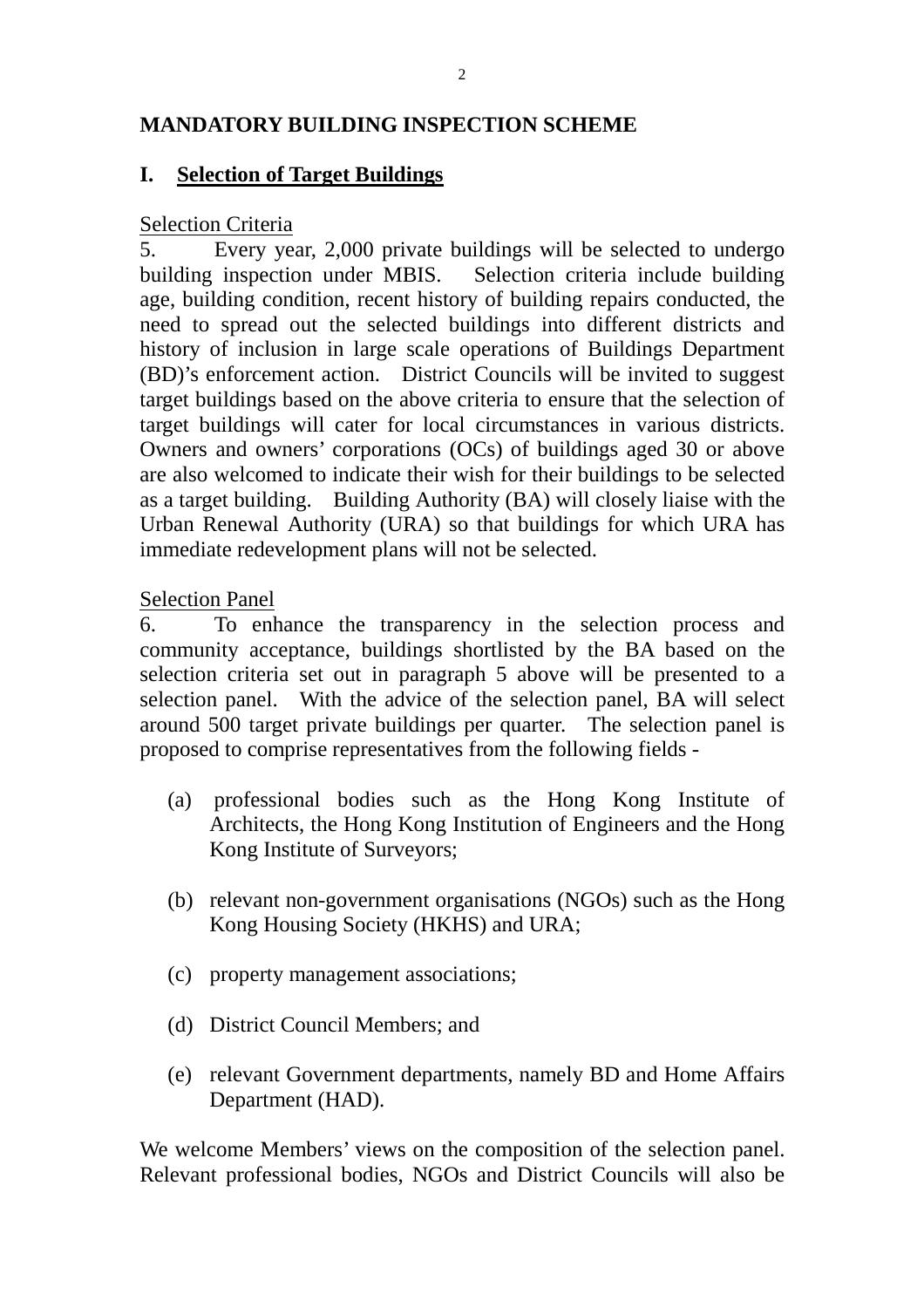consulted on the composition of the selection panel.

7. Building owners/ OCs may appeal against the decisions of the BA if they consider that their buildings should not be selected for inspection.

## Notification

8. Every quarter, BA will gazette the list of 500 buildings selected, and issue notices to individual owners and OCs (where exist) to carry out building inspection and any necessary repair works. We propose that the notice of building inspection and repair will be delivered by registered post at the last known address of business or residence, and posted upon a conspicuous part of the target buildings. In addition, the list of target buildings will be posted on BD's website and at HKHS's Property Management Advisory Centres (PMACs) for reference.

9. For buildings *with OCs*, owners and OCs will be given six months from the date of the notice to organise and commence the building inspection. The inspection should be completed within nine months from the date of the notice. If repair works are required as revealed from the inspection, the repair works should be completed within 15 months from the date of the notice.

10. We reckon that for buildings *without OCs*, more time may be required to organise building inspection and repair. Hence, for buildings without OCs, we propose to allow owners more time to comply with the requirements. They will be given nine months from the date of the notice to organise and commence the building inspection. The inspection should be completed within 12 months from the date of the notice. If repair works are required as revealed from the inspection, the repair works should be completed within 18 months from the date of the notice.

11. If owners and OCs have genuine difficulties in complying with the specified timeframe as per paragraphs 9 and 10, they may write to BA to seek extension of time. The BA will take relevant factors into account in considering such applications.

12. Subsequently, at ten-year intervals (counting from the date of the notice), the BA will serve a fresh notice of building inspection and repair to owners and OCs again to inform them of the need to undergo the next cycle of inspection and repair.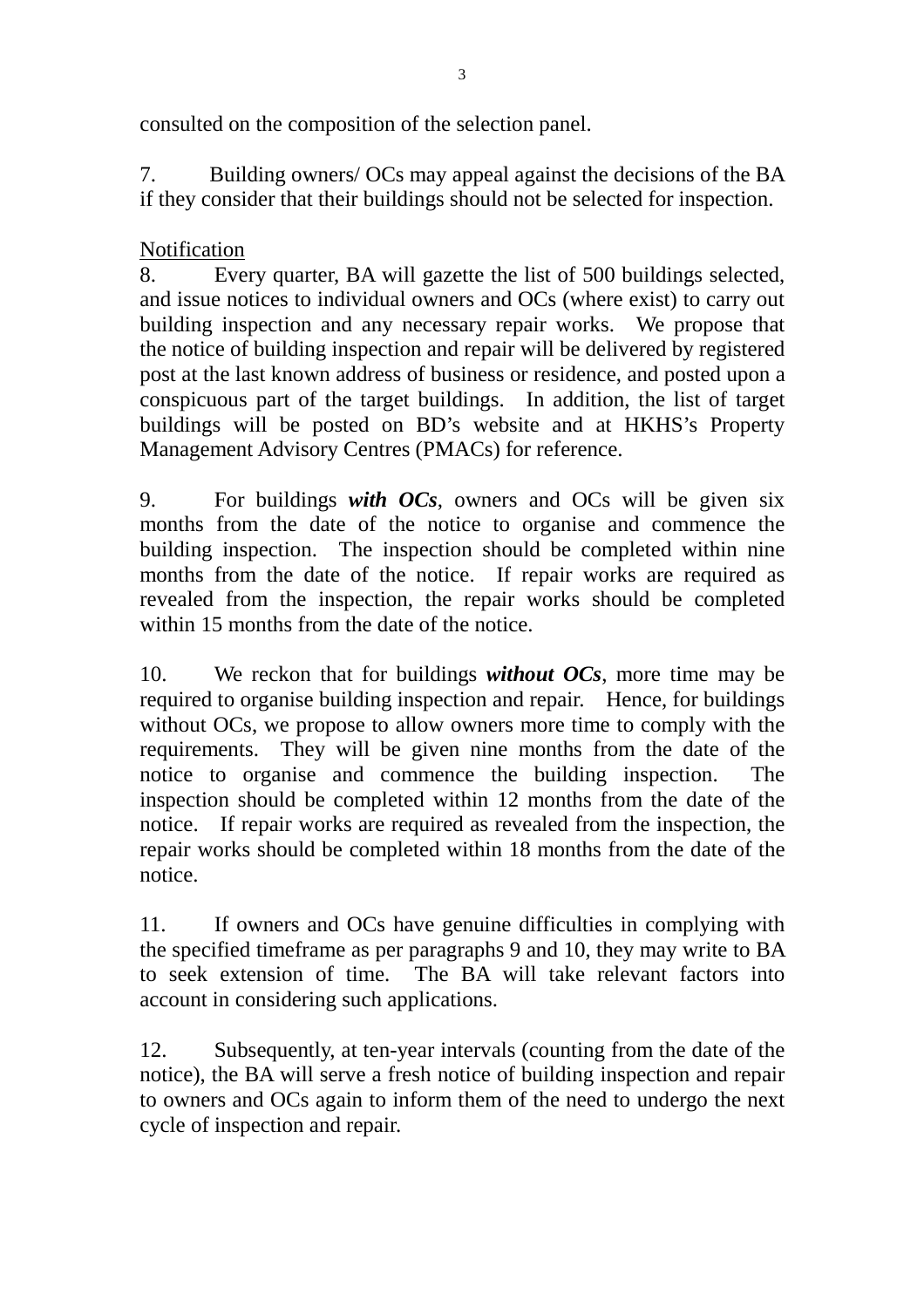## **II. Inspection Items**

13. The coverage of the proposed MBIS is confined to building components located in common areas and external walls that are essential to public safety in order to minimise the financial costs and other burden on owners. The list of proposed inspection items are set out at **Annex B.**

#### Unauthorized Building Works

14. We have considered whether we should make use of the opportunity of the MBIS to clear all unauthorized building works (UBWs) of a target building. Based on BD's experience in its large scale operations to remove UBWs, the total number of UBWs may amount to some 55,000 for 2,000 target buildings. Removing all UBWs in the context of mandatory building inspection may create serious practical difficulties for some owners, occupiers and the OCs. There may be arguments and conflicts amongst the owners in a building and cause delays in conducting the mandatory inspections. In situations where occupiers of the UBWs need to be evicted (including those living in illegal rooftop structures or illegal extensions from private premises), the situation is even more difficult as this will create rehousing problems.

15. On balance, we consider that BD's established enforcement policy on the removal of UBWs should be followed. Under the proposed MBIS, Registered Inspectors (RIs) appointed by the owners will be required to conduct comprehensive visual inspections to identify all UBWs in the common areas, exterior parts as well as those on the external ground, open space, gardens, playgrounds, private streets and access roads, earth retaining structures and slopes etc. of a building. The RIs should compile detailed records of all UBWs in the inspection reports for submission to the BA. The RIs should also highlight any UBWs which will obstruct inspection/necessary rectification/repair works required under the MBIS in the inspection reports.

16. The RI should also determine whether the UBWs constitute an obvious or imminent danger to life or property, or are newly built. If any UBWs are unstable; show serious signs of distress; overload and cause serious signs of distress to the parent structures; cause serious environmental nuisance to the occupants or the public; constitute an emergency or are under construction, the RIs should notify the BA immediately. If necessary, the RIs should also alert the OC, occupiers and owners, to take steps to remove the danger, and should propose remedial actions to restore building safety immediately.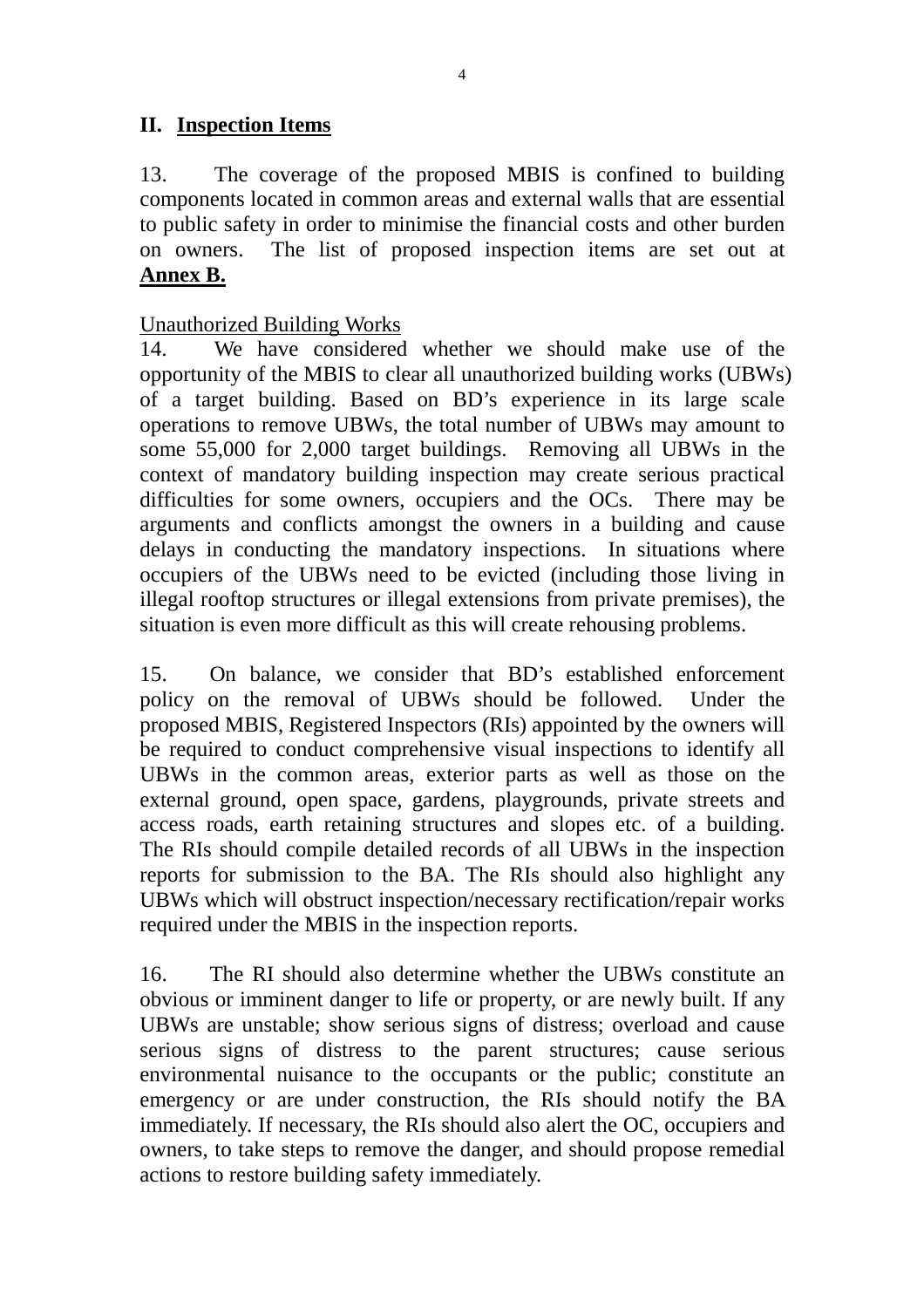17. The BA will issue statutory orders to owners for removal of the UBWs falling within the priorities for enforcement action under the BD's enforcement policy, including the UBWs that will obstruct inspection/ rectification/repair works under the MBIS. The BD will aim to, as far as possible, dovetail the issue of statutory orders for the removal of UBWs with the timing of planned rectification/repair works under the MBIS to facilitate owners' scheduling of works.

18. For other categories of UBWs, the BD will consider issuing warning notices (WNs) as appropriate to owners and register the WNs in the Land Registry according to the relevant provisions in the BO so that prospective buyers/occupiers can gain access to such information. However, we will encourage and provide advice for individual owners or OCs to remove these UBWs during the rectification/repair works as it will be more convenient and less costly to do so. The proposed minor works control system will provide simplified statutory procedures for owners to remove certain UBWs.

## **III. Operational Procedures**

19. We propose that the following operational procedures should be followed under the proposed MBIS –

- (a) BA, with the advice of the selection panel, selects 500 target private buildings every quarter, with an annual target of 2,000 private buildings.
- (b) BA gazettes the selected buildings and uploads such list onto its website and posts the same at the PMACs. The BA also serves notices of building inspection and repair on concerned owners and OCs.
- (c) Owners/OCs of selected buildings may appeal against the decisions of the BA should they have a reason that the buildings do not require inspection.
- (d) The notice of building inspection and repair will stipulate the timeframe for the appointment of RI and completion of building inspections and necessary repair works.
- (e) Owners/OCs of a selected building with an OC should appoint RIs within six months (for a building without an OC, nine months) from the date of the notice of building inspection and repair.
- (f) The RIs conduct building inspections (mainly visual and non-intrusive) personally. For buildings with OCs, all building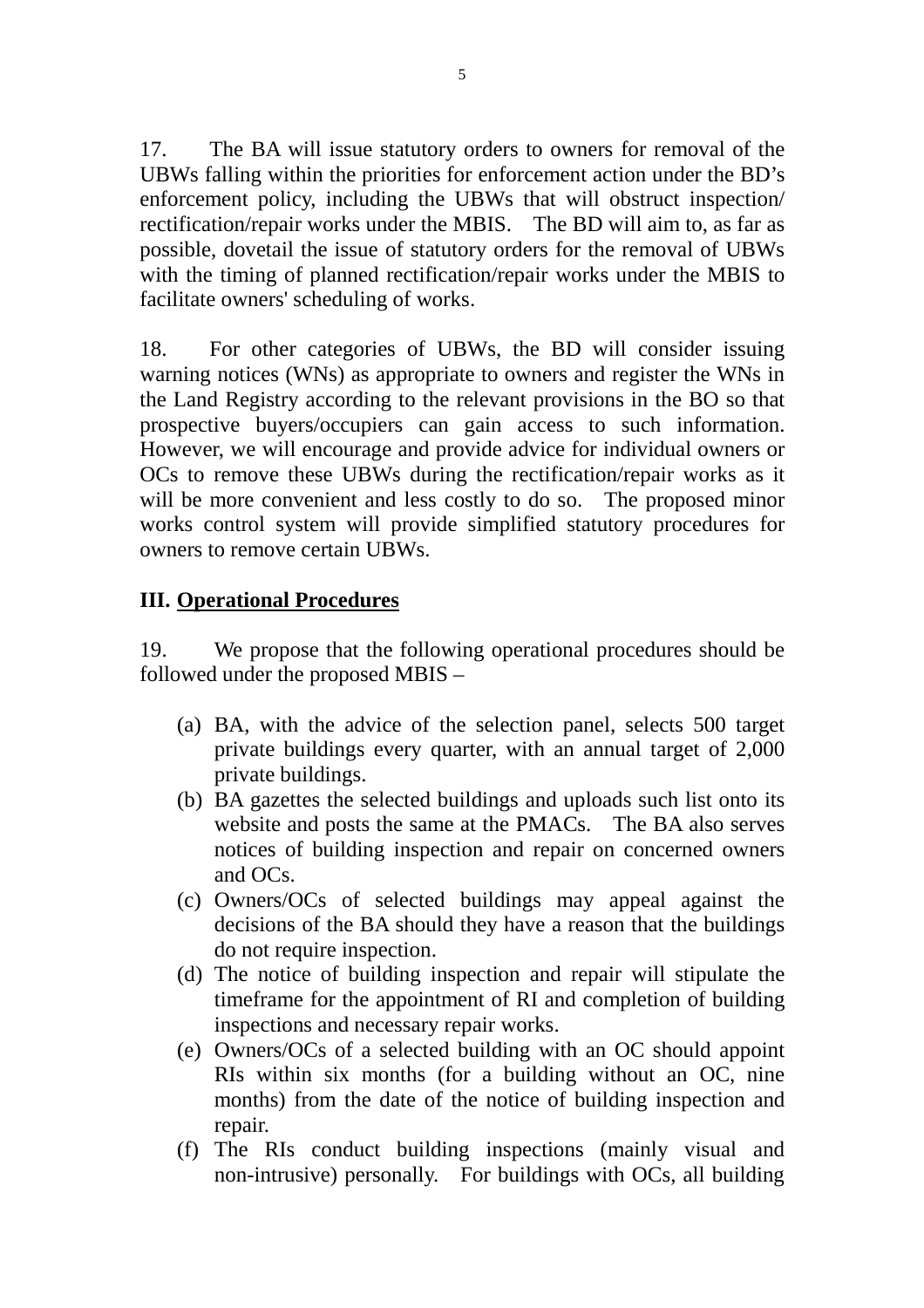inspections should be completed within nine months (for buildings without OCs, 12 months) from the dates of the notices.

- (g) If the initial inspection reveals that detailed investigation is necessary, RIs should submit a detailed investigation proposal to BA for vetting.
- (h) The RIs should not conduct detailed investigation unless agreement and acceptance on the proposal has been obtained from the BA. Owners/OCs may appoint the same RI or different RI to carry out the DI.
- (i) The RIs should submit inspection reports together with a rectification/repair proposal, if necessary, to the BA on behalf of the owners/OC.
- (j) If building rectification/repair works are required, owners/OCs should appoint Registered Contractor (RC) to carry out building rectification/repair under the supervision of the same RI or another RI to be appointed by the owners/OCs as they may think fit. For buildings with OCs, the building rectification/repair works should be completed within 15 months (for buildings without OCs, 18 months) from the date of the notice of building inspection and repair.
- (k) The RIs should submit the completion reports and certificates of completion of the rectification/repair works to the BA on behalf of the owners/OCs.
- (l) BA conducts audit checks (both desktop and on site) of the inspection reports, including the detailed investigation reports, and the rectification work reports on a random basis.
- (m) If the owners/OCs fail to comply with the notice of building inspection and repair, BA will register the notice in the Land Registry against the building and post such information on its website and at the PMACs.
- (n) BA may instigate prosecution actions against non-compliant owners in particular individual uncooperative owners.
- (o) The BA may also carry out building inspections and/or the necessary repair works on behalf of the defaulting owners/OCs, and recover all the costs incurred from the defaulting owners/OCs, together with a surcharge.
- (p) BD will provide information about compliance status for MBIS on its website and at the PMACs.

#### **MANDATORY WINDOW INSPECTION SCHEME**

#### **I. Selection of Target Buildings**

20. The selection procedures will follow those for the MBIS. 5,800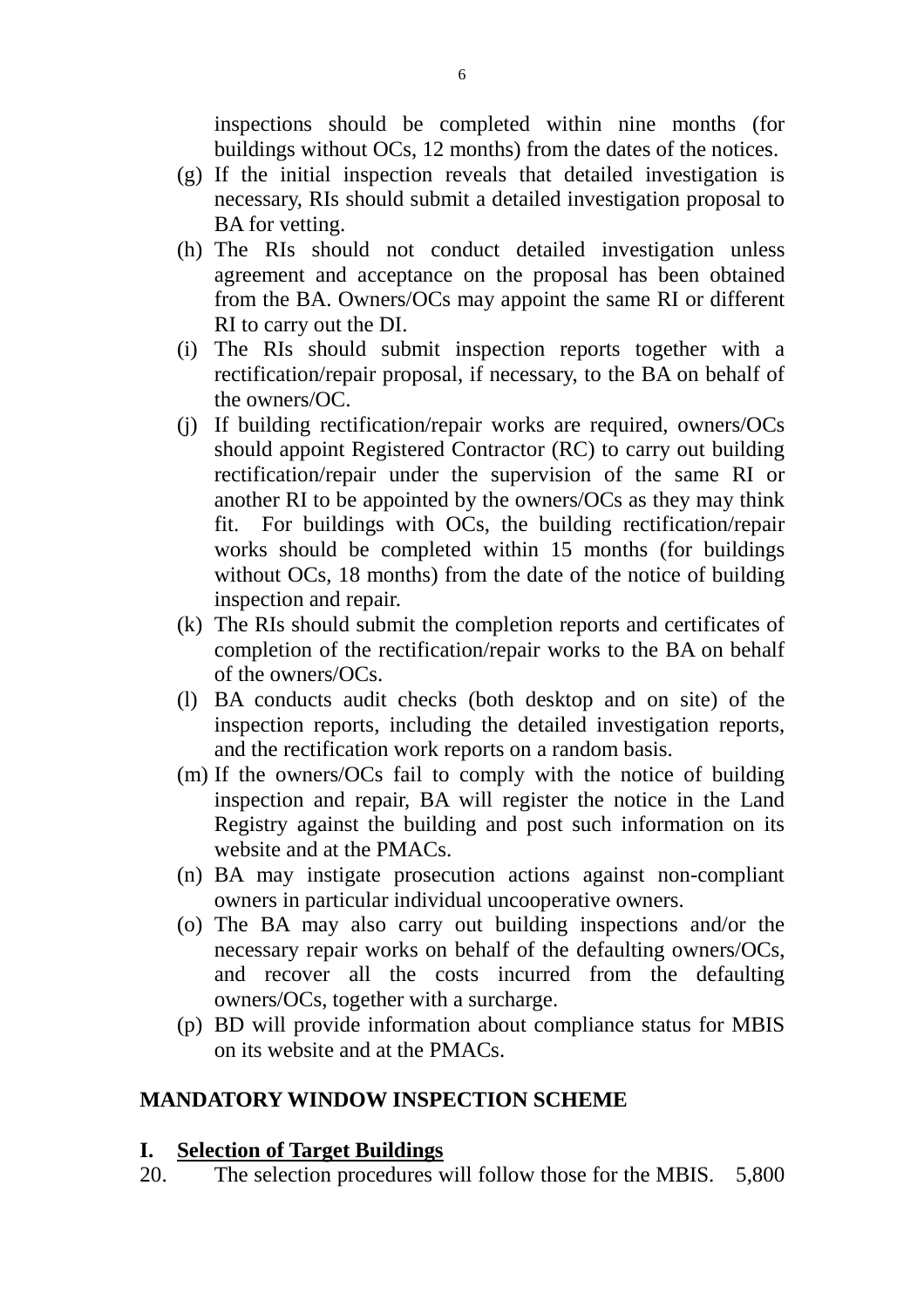target private buildings (approximately 200,000 households) will be selected each year (i.e. 1,450 buildings in each quarter) by the BA with the advice from the selection panel mentioned in paragraph 6 above. Owners and OCs of buildings aged ten or above are also welcomed to indicate their wish for their buildings to be selected as target buildings. The BA will gazette the list of target buildings and serve notices of window inspection and repair to concerned individual owners or OCs by registered post to the addresses of the subject premises. The list will also be posted on the BD's website and at the PMACs. Again, owners/OCs may appeal against BA's decision.

21. The concerned owners and OCs will receive a notice of window inspection and repair upon the gazettal of the list of target buildings. They will have three months from the date of the notice to organise and commence the window inspection. The inspection and any necessary repair works should be completed within six months from the date of the notice.

22. If owners/OCs have genuine difficulties in complying with the requirements within the specified timeframe, they may apply to the BA for extension of time. The BA will take relevant factors into account in considering such applications.

23. Subsequently, at five-year intervals (counting from the date of the notice), the BA will serve a fresh notice of window inspection and repair to owners and OCs again to inform them of the need to undergo the next cycle of window inspection and repair.

# **II. Inspection Items**

24. The proposed MWIS will cover all windows, both fixed and openable, in common areas and private premises. All components of windows including the frames, rivets and screws, hinges, sliding tracks, shoes, window stays, glass panes, sealant and putty should be inspected.

## **III. Operational Procedures**

25. We propose that the following operational procedures should be followed under the proposed MWIS –

(a) 5,800 target buildings (involving approximately 200,000 households) will be selected by BA with the advice of the selection panel every year and the selection will be conducted at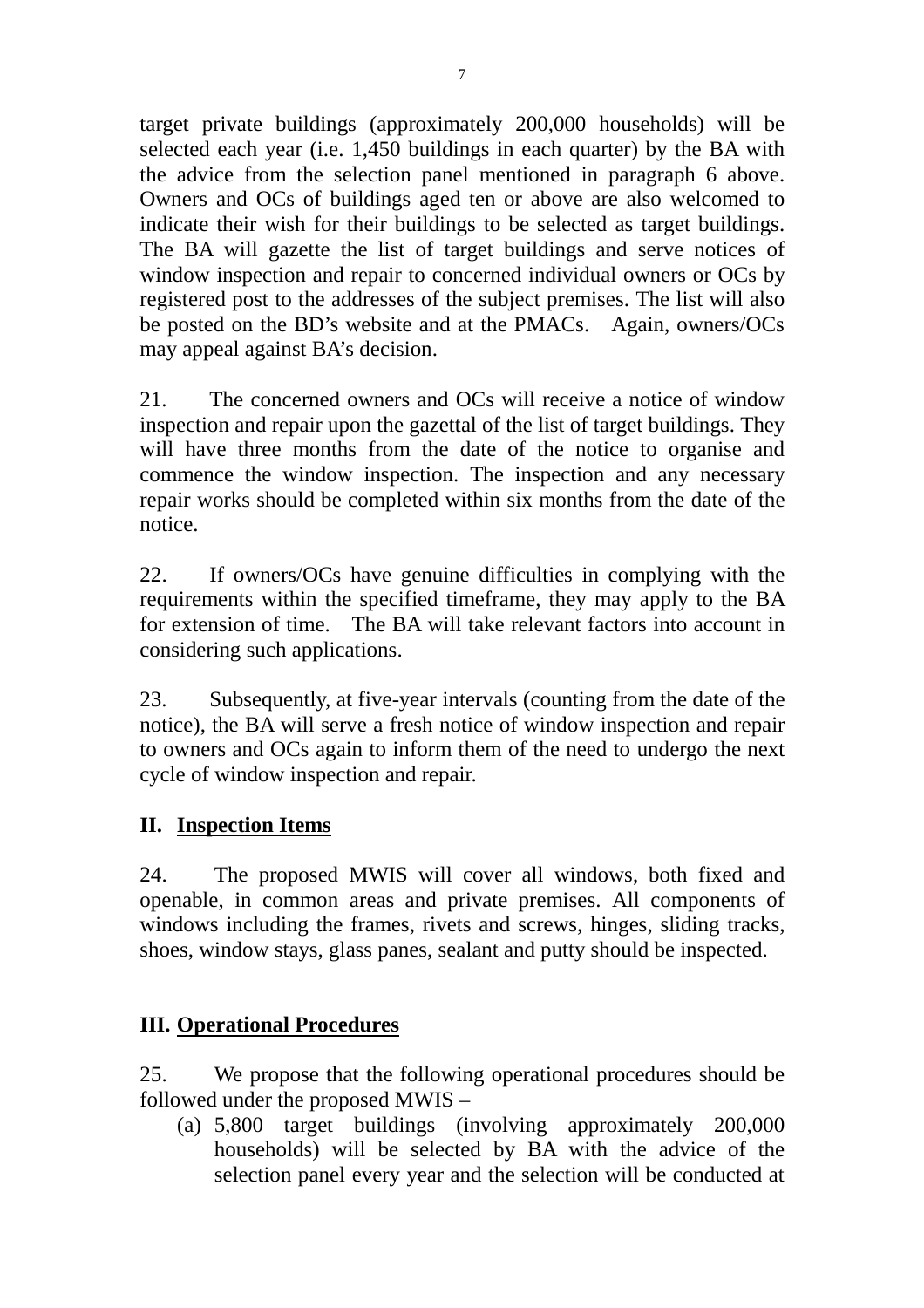quarterly intervals.

- (b) The BA gazettes the selected buildings and uploads such list onto its website and posts the same at the PMACs. The BA also serves notices of window inspection and repair on the concerned owners and OCs to the addresses of the subject premises.
- (c) Owners/OCs of selected buildings may appeal against the decisions of the BA should they have a reason that the windows in the buildings do not require inspection.
- (d) The notice of window inspection and repair will stipulate the timeframe for the appointment of qualified person (QPs) and completion of window inspections and necessary repair works.
- (e) Owners/OCs of a selected building should appoint QPs within three months from the date of the notice of window inspection and repair.
- (f) The QPs conduct window inspections personally. The inspection should be commenced within three months from the date of the notices of window inspection and repair. All window inspection and necessary rectification/repair works should be completed within six months from the date of the notices. Owners/OCs may also choose to appoint RCs or registered minor works contractors to carry out window rectification/repair works under the supervision of the QPs.
- (g) The QPs should submit certificates of window inspection and completion of works to the BA.
- (h) The BA conducts audit checks on the certificates submitted by the QPs.
- (i) The BA will issue fixed amount penalties to individual owners who do not comply with the notices of window inspection and repair, and may instigate prosecution action against non-compliant owners.
- (j) If the OCs/co-owners fail to comply with the notice of window inspection and repair for common areas, the BA will register the notice in the Land Registry against the building and post such information on its website and at the PMACs.
- (k) The BA may carry out window inspection and/or necessary repair works on behalf of the defaulting owners/OCs for common areas. BA will recover all the costs incurred from the defaulting owners/OCs together with a surcharge.
- (l) The BD will provide information about compliance status for MWIS on its website and at the PMACs.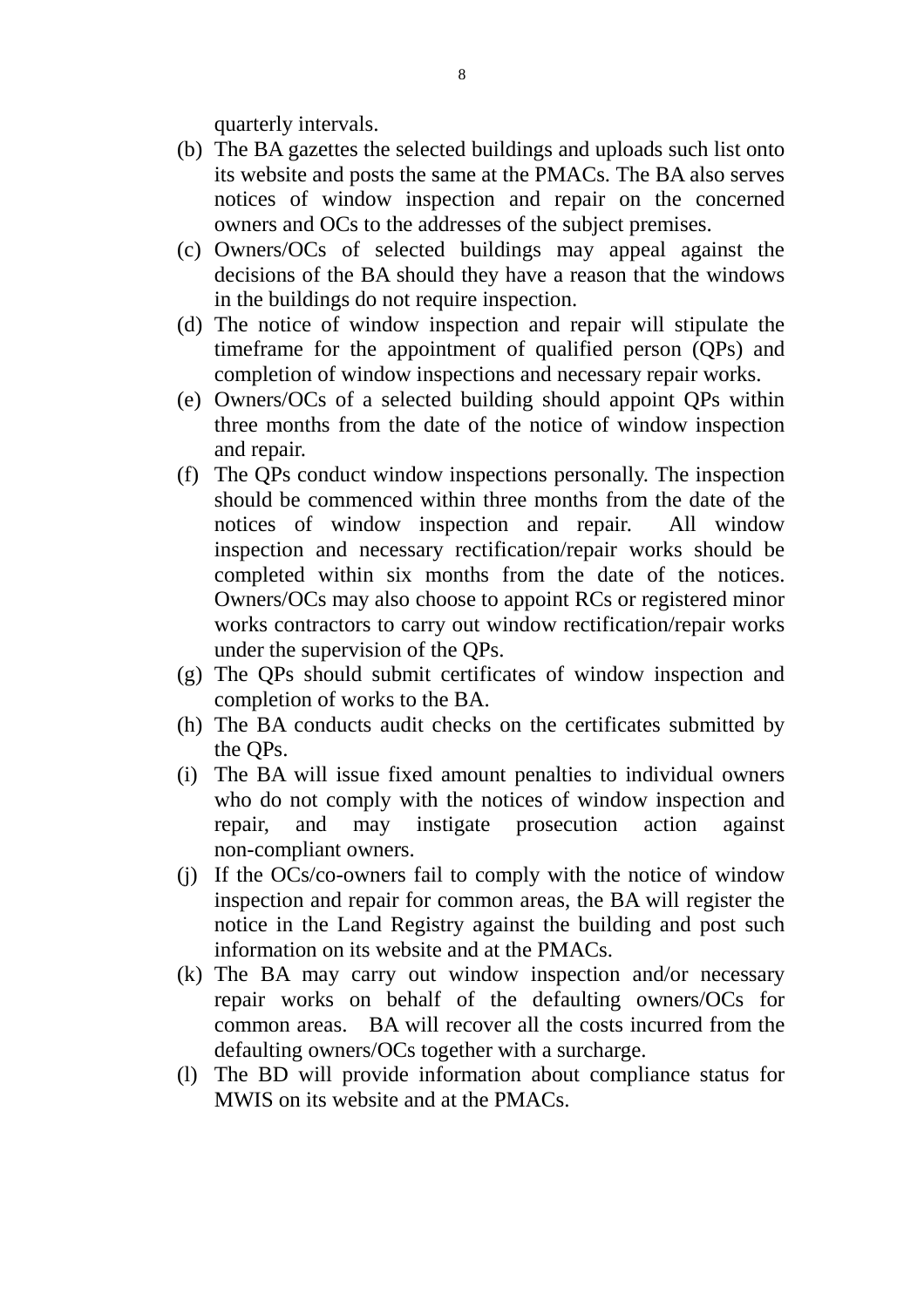### **SYNCHRONIZATION BETWEEN MBIS AND MWIS**

26. To minimise the disturbance to building owners/OCs, the implementation of the MBIS will synchronize with the MWIS. As the inspection cycle for the MBIS is ten years and that for the MWIS is five years, the target buildings for the MBIS will also be selected for the MWIS as far as possible such that the owners or OCs can carry out the inspection and any necessary repair for the elements covered in the MBIS and the MWIS concurrently.

## **ADVICE SOUGHT**

27. Members are invited to provide views on target building selection, inspection items, and operational details of the proposed MBIS and MWIS.

28. Taking into account Members' views on the operational procedures of MBIS and MWIS, we will also consult the Independent Commission Against Corruption on the proposals before finalization.

Development Bureau May 2008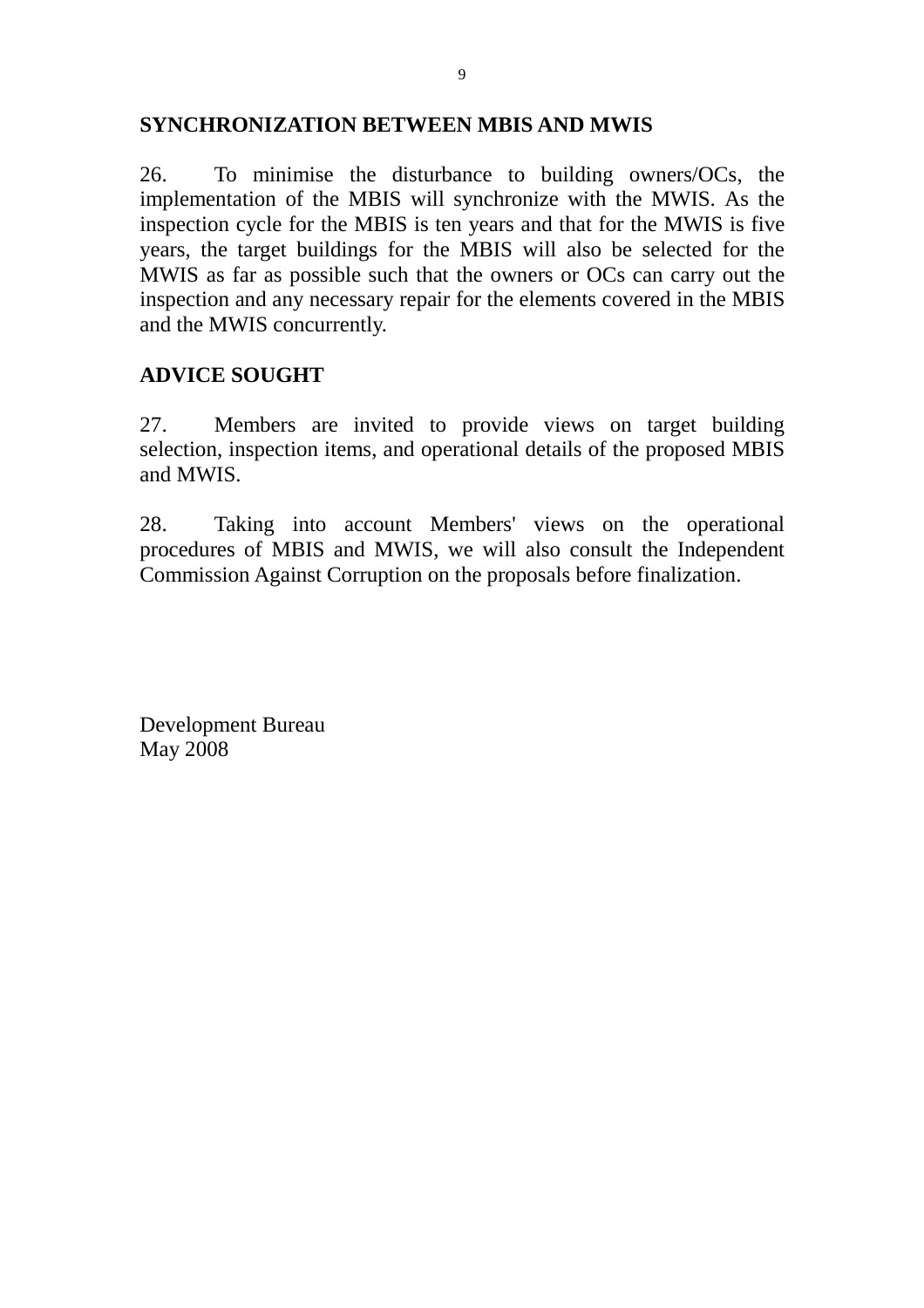# **Key Features of the Proposed MBIS & Proposed MWIS**

# **MBIS**

| <b>Features</b>              | <b>Proposals</b>                                  |  |
|------------------------------|---------------------------------------------------|--|
| <b>Target Buildings</b>      | Private buildings aged 30 years or above          |  |
|                              | (except domestic buildings of 3 storeys or less)  |  |
| <b>Inspection Items</b>      | Common parts of buildings and features on the     |  |
|                              | external walls                                    |  |
| <b>Inspection Cycle</b>      | 10 years                                          |  |
| <b>Registered Inspectors</b> | In addition to Authorised Persons/Registered      |  |
|                              | Structural Engineers, other registered            |  |
|                              | professionals in the relevant field with relevant |  |
|                              | experience are eligible for registration          |  |
| Penalty                      | Mainly targeting at uncooperative                 |  |
|                              | owners/occupiers                                  |  |

# **MWIS**

| <b>Features</b>         | <b>Proposals</b>                                 |  |
|-------------------------|--------------------------------------------------|--|
| <b>Target Buildings</b> | Private buildings aged 10 years or above         |  |
|                         | (except domestic buildings of 3 storeys or less) |  |
| <b>Inspection Item</b>  | Openable and fixed windows in both common        |  |
|                         | parts of buildings and individual private        |  |
|                         | premises                                         |  |
| <b>Inspection Cycle</b> | 5 years                                          |  |
| Penalty                 | <b>Fixed Penalty</b>                             |  |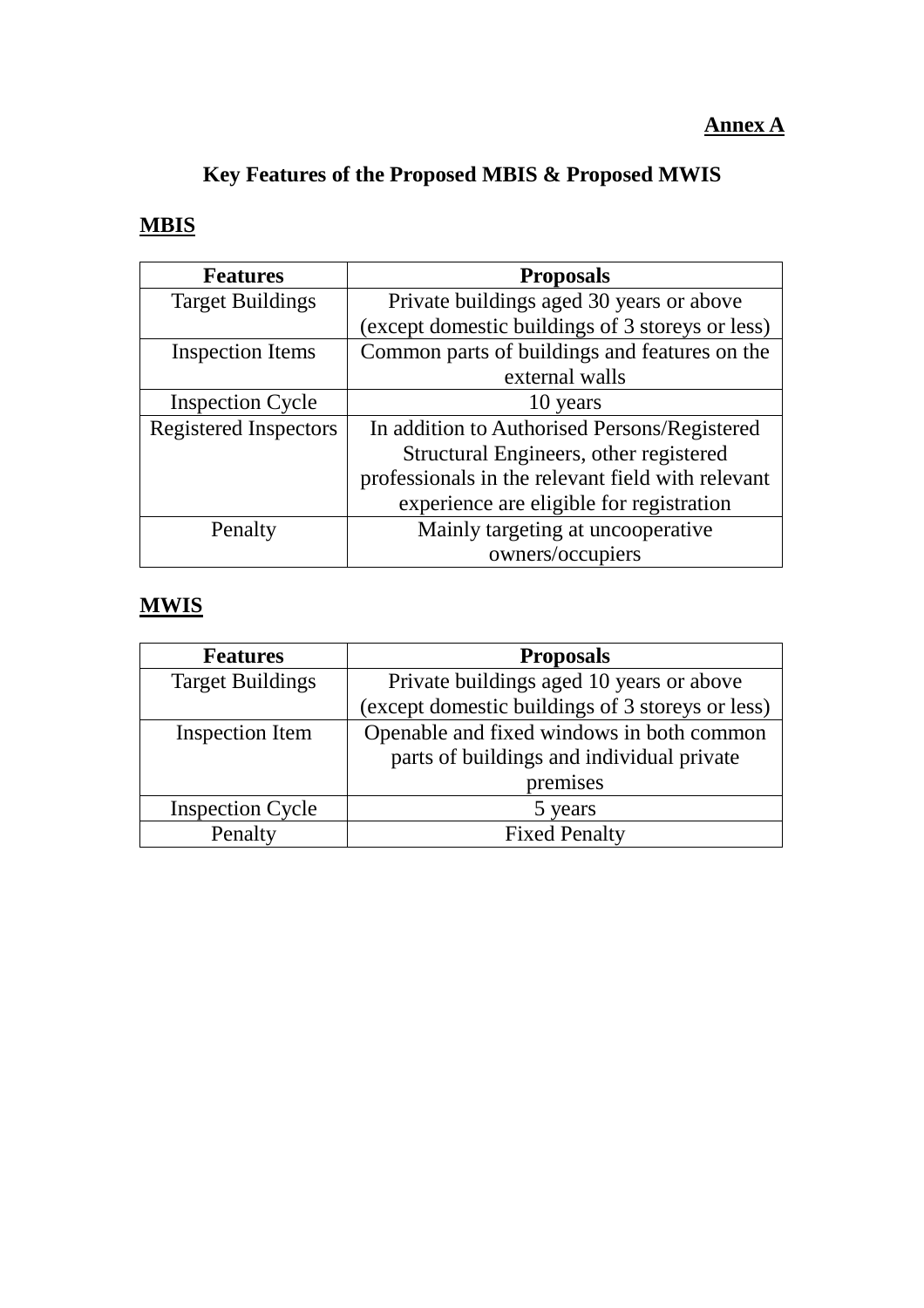| List of Inspection Items under the MBIS |  |  |  |  |
|-----------------------------------------|--|--|--|--|
|-----------------------------------------|--|--|--|--|

| <b>Elements</b> | <b>Items to be covered</b>                                          |
|-----------------|---------------------------------------------------------------------|
| External        | External finishes, fixtures, installations and appendages           |
| Elements and    | to the external walls, regardless of whether they belong            |
| Other           | to co-owners or individual owner. Examples are:                     |
| Physical        | external finishes such as tiling and rendering;<br>(i)              |
| Elements        | louvers (common parts);<br>(ii)                                     |
|                 | (iii) cladding, curtain wall and skylight; and                      |
|                 | (iv) appendages, including racks, awnings, planters, air            |
|                 | conditioner hoods or platforms, eaves, mouldings,                   |
|                 | projections, architectural features, drying racks,                  |
|                 | railings, signboards and television-screen type                     |
|                 | signboards on external walls. <sup>1</sup>                          |
|                 | Other physical elements should include the following <sup>2</sup> : |
|                 | finishes, stone cladding and false ceiling in common<br>(i)         |
|                 | corridors and lobbies; and                                          |
|                 | manually operated metal gates of substantial size.<br>(ii)          |
| Structural      | Structural elements in the common parts of the main                 |
| Elements        | building and all other ancillary building structures within         |
|                 | the lot boundary, such as elevated driveways, bridging              |
|                 | structures, club house, guard house, swimming pool                  |
|                 | including filtration plant room etc. Examples<br>are:               |
|                 | columns, walls, beams, slabs, staircases, water tanks,              |
|                 | suspended manholes, parapets and balustrades, screen                |
|                 | walls, basement walls, hanging structures, cantilevered             |
|                 | projecting structures and transfer structures.                      |
| Fire            | Safety Fire safety provisions in the common parts and exterior      |
| Elements        | parts of a building, including means of escape; means of            |
|                 | access for fire fighting and rescue; fire resisting                 |
|                 | construction and compartmentation in common parts                   |
| Drainage        | Drainage pipes located at external walls of the<br>(i)              |
| System          | building;                                                           |
|                 | drainage pipes in common parts including those at<br>(i)            |
|                 | slope etc within the lot boundary;                                  |

 $\frac{1}{1}$  Unauthorized/abandoned signboards erected in common areas and at the exteriors (including balconies) of the buildings are to be identified and reported to BD in the course of building inspection. BD will tackle unauthorized/abandoned signboards under its separate enforcement scheme.

<sup>2</sup> Other physical elements should not include retaining structures and slopes.